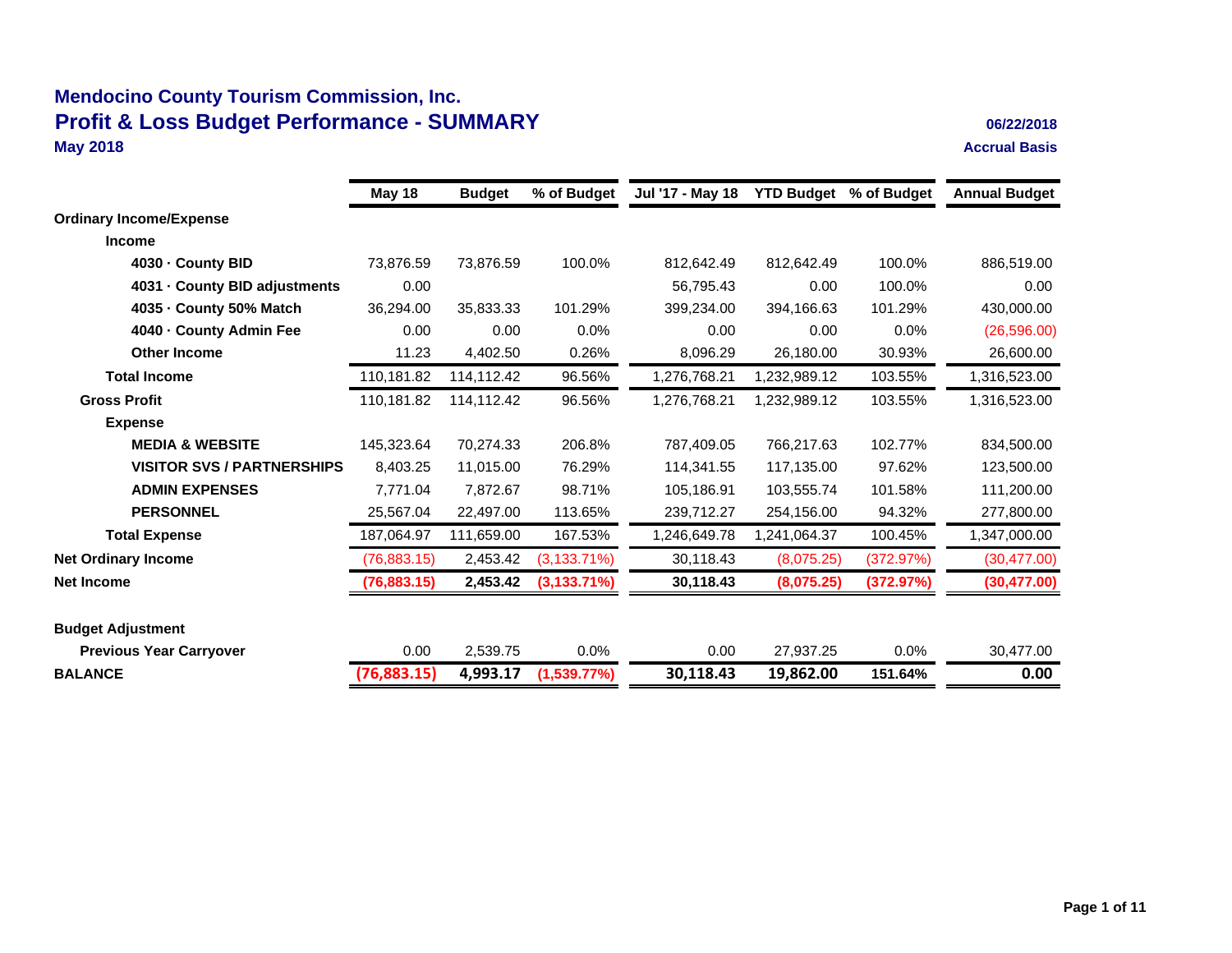### **Mendocino County Tourism Commission, Inc. Profit & Loss Budget Performance 06/22/2018 May 2018 Accrual Basis**

|  | 06/22/2018 |  |
|--|------------|--|
|  |            |  |
|  |            |  |

| May 18     | <b>Budget</b> | % of Budget |              |              |         | <b>Annual Budget</b>                    |
|------------|---------------|-------------|--------------|--------------|---------|-----------------------------------------|
|            |               |             |              |              |         |                                         |
|            |               |             |              |              |         |                                         |
| 73,876.59  | 73,876.59     | 100.0%      | 812,642.49   | 812,642.49   | 100.0%  | 886,519.00                              |
| 0.00       |               |             | 56,795.43    | 0.00         | 100.0%  | 0.00                                    |
| 36,294.00  | 35,833.33     | 101.29%     | 399,234.00   | 394,166.63   | 101.29% | 430,000.00                              |
| 0.00       | 0.00          | 0.0%        | 0.00         | 0.00         | 0.0%    | (26, 596.00)                            |
| 11.23      | 4,402.50      | 0.26%       | 8,096.29     | 26,180.00    | 30.93%  | 26,600.00                               |
| 110,181.82 | 114,112.42    | 96.56%      | 1,276,768.21 | 1,232,989.12 | 103.55% | 1,316,523.00                            |
| 110,181.82 | 114,112.42    | 96.56%      | 1,276,768.21 | 1,232,989.12 | 103.55% | 1,316,523.00                            |
|            |               |             |              |              |         |                                         |
|            |               |             |              |              |         |                                         |
|            |               |             |              |              |         |                                         |
| 57,861.03  | 27,083.00     | 213.64%     | 282,344.06   | 297,913.00   | 94.77%  | 325,000.00                              |
| 1,031.25   | 666.67        | 154.69%     | 3,770.08     | 7,333.37     | 51.41%  | 8,000.00                                |
| 0.00       | 666.67        | 0.0%        | 607.58       | 7,333.37     | 8.29%   | 8,000.00                                |
| 0.00       | 1,666.67      | 0.0%        | 0.00         | 18,333.37    | 0.0%    | 20,000.00                               |
| 1,867.95   | 833.33        | 224.16%     | 54,102.67    | 9,166.63     | 590.21% | 10,000.00                               |
| 0.00       | 833.33        | $0.0\%$     | 0.00         | 9,166.63     | 0.0%    | 10,000.00                               |
| 60,760.23  | 31,749.67     | 191.37%     | 340,824.39   | 349,246.37   | 97.59%  | 381,000.00                              |
|            |               |             |              |              |         |                                         |
| 6,666.66   | 8,208.33      | 81.22%      | 78,733.26    | 90,291.63    | 87.2%   | 98,500.00                               |
| 8,333.00   | 8,333.00      | 100.0%      | 91,663.00    | 91,663.00    | 100.0%  | 100,000.00                              |
| 0.00       | 5,500.00      | 0.0%        | 55,000.00    | 60,500.00    | 90.91%  | 66,000.00                               |
| 569.31     | 541.67        | 105.1%      | 6,325.28     | 5,958.37     | 106.16% | 6,500.00                                |
| 0.00       | 208.33        | 0.0%        | 216.00       | 2,291.63     | 9.43%   | 2,500.00                                |
| 2,775.00   | 291.67        | 951.42%     | 8,755.22     | 3,208.37     | 272.89% | 3,500.00                                |
| 1,284.44   | 833.33        | 154.13%     | 5,692.81     | 9,166.63     | 62.1%   | 10,000.00                               |
| 899.86     | 1,000.00      | 89.99%      | 9,803.62     | 11,000.00    | 89.12%  | 12,000.00                               |
| 20,528.27  | 24,916.33     | 82.39%      | 256,189.19   | 274,079.63   | 93.47%  | 299,000.00                              |
|            |               |             |              |              |         | Jul '17 - May 18 YTD Budget % of Budget |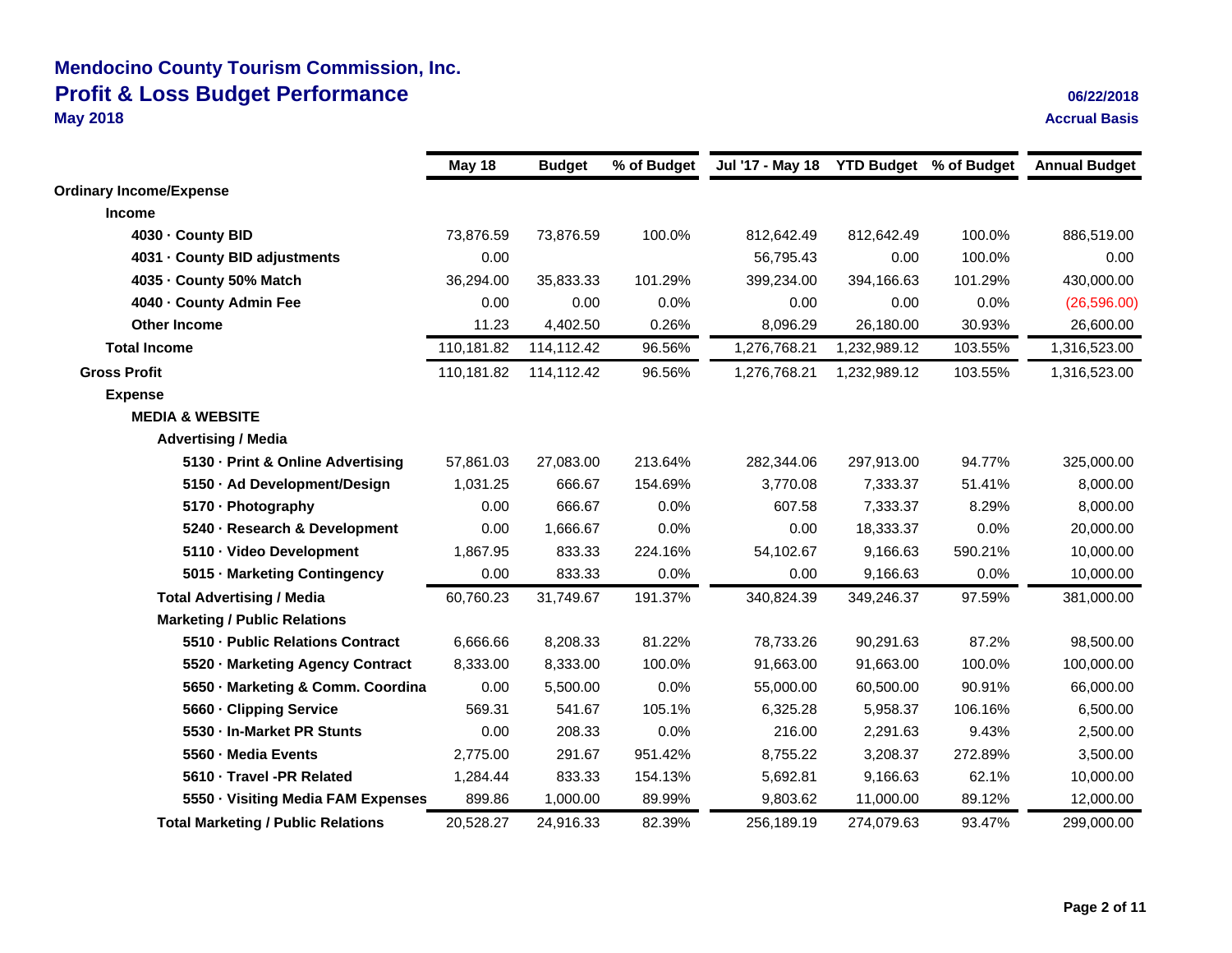### **Mendocino County Tourism Commission, Inc. Profit & Loss Budget Performance 06/22/2018**<br>
May 2018 **Decision Accrual Basis May 2018 Accrual Basis**

|                                          | <b>May 18</b> | <b>Budget</b> | % of Budget | Jul '17 - May 18 | <b>YTD Budget</b> % of Budget |         | <b>Annual Budget</b> |
|------------------------------------------|---------------|---------------|-------------|------------------|-------------------------------|---------|----------------------|
| <b>Website Maint / Development</b>       |               |               |             |                  |                               |         |                      |
| 5710 - Interactive Media Coordinator     | 2,500.00      | 2,500.00      | 100.0%      | 27,500.00        | 27,500.00                     | 100.0%  | 30,000.00            |
| 5730 - Interactive Marketing             | 0.00          | 1,000.00      | 0.0%        | 2,058.69         | 11,000.00                     | 18.72%  | 12,000.00            |
| 5750 - Development/ Maintenance          | 59,640.34     | 1,416.67      | 4,209.9%    | 67,240.34        | 15,583.37                     | 431.49% | 17,000.00            |
| <b>Total Website Maint / Development</b> | 62,140.34     | 4,916.67      | 1,263.87%   | 96,799.03        | 54,083.37                     | 178.98% | 59,000.00            |
| Leisure / Group Sales                    |               |               |             |                  |                               |         |                      |
| 5805 · Sales Manager Contract            | 0.00          | 4,166.66      | 0.0%        | 41,666.60        | 45,833.26                     | 90.91%  | 50,000.00            |
| 5810 - Promotion Items, Booth Deve       | 743.56        | 0.00          | 100.0%      | 21,663.00        | 3,000.00                      | 722.1%  | 3,000.00             |
| 5820 - Consumer & Trade Shows            | 1,151.24      | 2,000.00      | 57.56%      | 16,517.48        | 13,000.00                     | 127.06% | 13,000.00            |
| 5840 - State Fair Exhibit                | 0.00          | 0.00          | 0.0%        | 0.00             | 3,500.00                      | 0.0%    | 4,500.00             |
| 5870 - Shipping - Travel Shows           | 0.00          | 500.00        | 0.0%        | 1,910.08         | 2,000.00                      | 95.5%   | 2,500.00             |
| 5885 - Travel - Group FAMs               | 0.00          | 900.00        | 0.0%        | 2,005.57         | 9,100.00                      | 22.04%  | 10,000.00            |
| 5880 · Travel - Leisure/Group Sales      | 0.00          | 1,000.00      | 0.0%        | 9,541.25         | 11,000.00                     | 86.74%  | 11,000.00            |
| 5890 - Misc. Sales Opportunities         | 0.00          | 125.00        | 0.0%        | 292.46           | 1,375.00                      | 21.27%  | 1,500.00             |
| <b>Total Leisure / Group Sales</b>       | 1,894.80      | 8,691.66      | 21.8%       | 93,596.44        | 88,808.26                     | 105.39% | 95,500.00            |
| <b>Total MEDIA &amp; WEBSITE</b>         | 145,323.64    | 70,274.33     | 206.8%      | 787,409.05       | 766,217.63                    | 102.77% | 834,500.00           |
| <b>VISITOR SVS / PARTNERSHIPS</b>        |               |               |             |                  |                               |         |                      |
| <b>Visitor Services</b>                  |               |               |             |                  |                               |         |                      |
| 6220 - Event & Festival Guides           | 890.62        | 7,000.00      | 12.72%      | 39,434.41        | 49,000.00                     | 80.48%  | 50,000.00            |
| 6530 - Incentives & Sponsorships         | 6,762.50      | 3,625.00      | 186.55%     | 49,275.00        | 39,875.00                     | 123.57% | 43,500.00            |
| 6170 · Visitor Centers & Signage         | 0.00          | 0.00          | 0.0%        | 265.71           | 2,000.00                      | 13.29%  | 2,000.00             |
| <b>Retail Store</b>                      | 0.00          |               |             | 895.00           | 0.00                          | 100.0%  | 0.00                 |
| <b>Total Visitor Services</b>            | 7,653.12      | 10,625.00     | 72.03%      | 89,870.12        | 90,875.00                     | 98.89%  | 95,500.00            |
| <b>Partnerships</b>                      |               |               |             |                  |                               |         |                      |
| 6550 - Conferences & Seminars            | 648.49        | 0.00          | 100.0%      | 2.780.44         | 6,000.00                      | 46.34%  | 6,000.00             |
| 6620 - In-County Relations               | 101.64        | 390.00        | 26.06%      | 2,504.71         | 4,290.00                      | 58.39%  | 4,680.00             |
| 6520 - Memberships                       | 0.00          | 0.00          | 0.0%        | 9,186.28         | 5,970.00                      | 153.87% | 7,320.00             |
| 6510 - North Coast Tourism Council       | 0.00          | 0.00          | 0.0%        | 10,000.00        | 10,000.00                     | 100.0%  | 10,000.00            |
| <b>Total Partnerships</b>                | 750.13        | 390.00        | 192.34%     | 24,471.43        | 26,260.00                     | 93.19%  | 28,000.00            |
| <b>Total VISITOR SVS / PARTNERSHIPS</b>  | 8,403.25      | 11,015.00     | 76.29%      | 114,341.55       | 117,135.00                    | 97.62%  | 123,500.00           |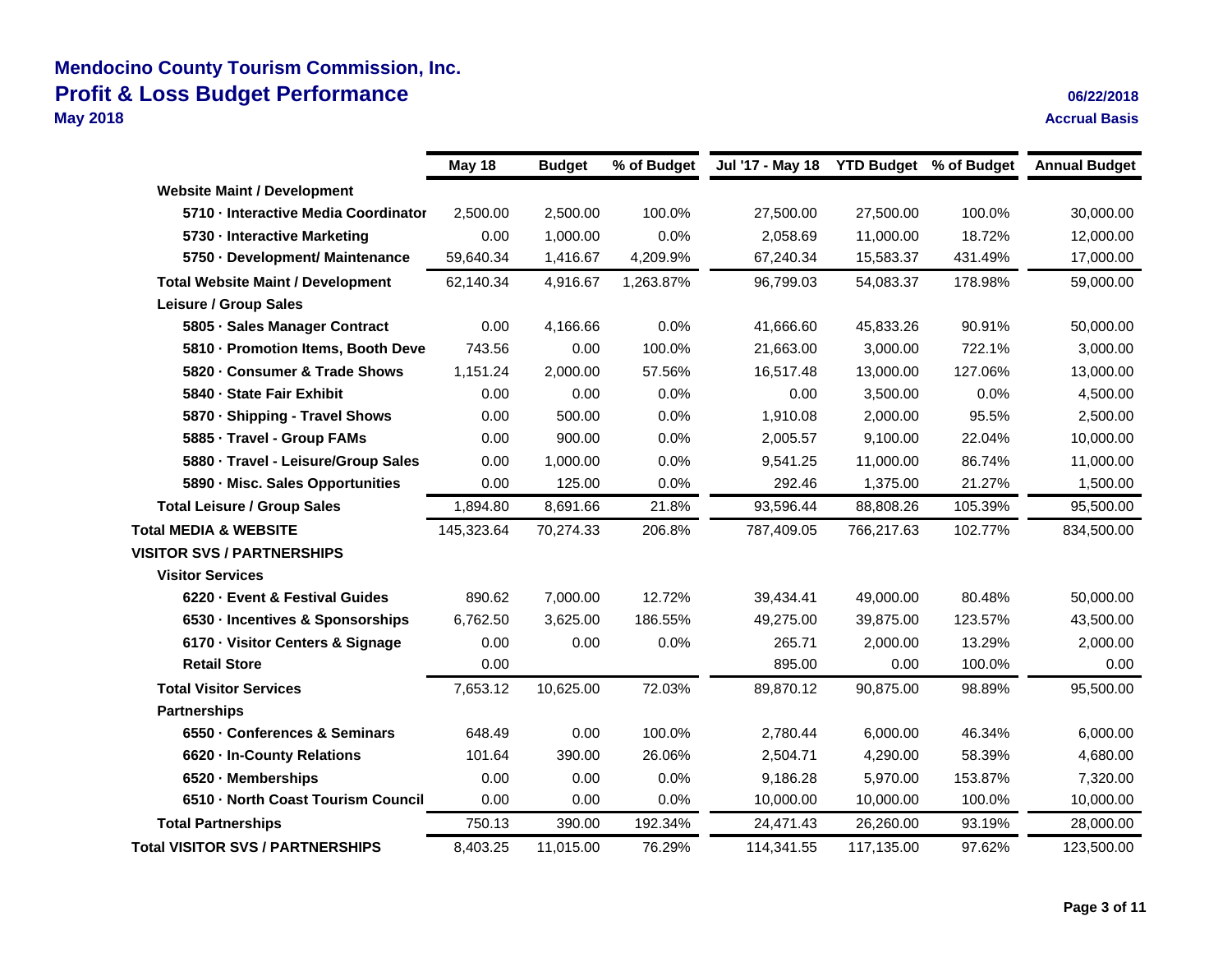### **Mendocino County Tourism Commission, Inc. Profit & Loss Budget Performance 06/22/2018 May 2018 Accrual Basis**

|                                | May 18    | <b>Budget</b> | % of Budget | Jul '17 - May 18 | <b>YTD Budget % of Budget</b> |         | <b>Annual Budget</b> |
|--------------------------------|-----------|---------------|-------------|------------------|-------------------------------|---------|----------------------|
| <b>ADMIN EXPENSES</b>          |           |               |             |                  |                               |         |                      |
| <b>Occupancy Costs</b>         |           |               |             |                  |                               |         |                      |
| 7250 - Rent                    | 1,950.00  | 1,950.00      | 100.0%      | 21,450.00        | 21,450.00                     | 100.0%  | 23,400.00            |
| 7120 - Insurance               | 0.00      | 0.00          | 0.0%        | 2,681.78         | 2,717.00                      | 98.7%   | 2,717.00             |
| 7260 - Repairs & Maintenance   | 431.00    | 125.00        | 344.8%      | 5,636.00         | 1,375.00                      | 409.89% | 1,500.00             |
| 7270 · Taxes                   | 0.00      |               |             | 72.31            | 73.00                         | 99.06%  | 73.00                |
| 7310 - Telecommunication       | 738.67    | 500.00        | 147.73%     | 6,384.03         | 5,500.00                      | 116.07% | 6,000.00             |
| 7350 - Utilities               | 528.40    | 666.67        | 79.26%      | 7,099.12         | 7,333.37                      | 96.81%  | 8,000.00             |
| <b>Total Occupancy Costs</b>   | 3,648.07  | 3,241.67      | 112.54%     | 43,323.24        | 38,448.37                     | 112.68% | 41,690.00            |
| <b>General Admin</b>           |           |               |             |                  |                               |         |                      |
| 7010 - Accounting              | 694.75    | 600.00        | 115.79%     | 18,387.19        | 16,400.00                     | 112.12% | 17,000.00            |
| 7060 - Bank Fees               | 26.95     | 41.00         | 65.73%      | 493.89           | 459.00                        | 107.6%  | 500.00               |
| 5250 - Board Development       | 0.00      | 0.00          | 0.0%        | 3,417.87         | 3,500.00                      | 97.65%  | 3,500.00             |
| 7090 - Copying & Printing      | 1,133.49  | 100.00        | 1,133.49%   | 3,066.27         | 1,100.00                      | 278.75% | 1,200.00             |
| 7030 - Legal Fees              | 250.00    | 208.33        | 120.0%      | 2,132.50         | 2,500.00                      | 85.3%   | 2,500.00             |
| 7140 - Licenses & Permits      | 0.00      | 20.00         | 0.0%        | 105.00           | 63.00                         | 166.67% | 63.00                |
| 7150 - Meeting Expenses        | 216.57    | 125.00        | 173.26%     | 3,064.22         | 1,375.00                      | 222.85% | 1,500.00             |
| 7200 - Office Expense          | 893.35    | 1,095.00      | 81.58%      | 16,596.86        | 12,852.00                     | 129.14% | 13,947.00            |
| 7210 - Postage & Shipping      | 444.87    | 1,250.00      | 35.59%      | 4,420.88         | 13,750.00                     | 32.15%  | 15,000.00            |
| 7280 - Travel Expenses         | 462.99    | 1,191.67      | 38.85%      | 10,178.99        | 13,108.37                     | 77.65%  | 14,300.00            |
| <b>Total General Admin</b>     | 4,122.97  | 4,631.00      | 89.03%      | 61,863.67        | 65,107.37                     | 95.02%  | 69,510.00            |
| <b>Total ADMIN EXPENSES</b>    | 7,771.04  | 7,872.67      | 98.71%      | 105,186.91       | 103,555.74                    | 101.58% | 111,200.00           |
| <b>Personnel</b>               |           |               |             |                  |                               |         |                      |
| 8510 - Salaries & Wages        | 21,194.01 | 18,750.00     | 113.04%     | 189,411.17       | 206,250.00                    | 91.84%  | 225,000.00           |
| 8520 - Paid Time Off           | 0.00      |               |             | 1,283.44         |                               |         |                      |
| 8530 - Payroll Taxes           | 1,952.08  | 1,783.00      | 109.48%     | 17,782.24        | 19,613.00                     | 90.67%  | 21,400.00            |
| 8540 - Payroll Processing Fees | 17.50     |               |             | 748.09           | 0.00                          | 100.0%  | 0.00                 |
| 8550 · Workers Comp            | 0.00      | 0.00          |             | 2,788.00         | 3,518.00                      | 79.25%  | 3,518.00             |
| 8570 - Health Insurance        | 1,496.00  | 1,744.00      | 85.78%      | 17,467.50        | 18,560.00                     | 94.11%  | 20,304.00            |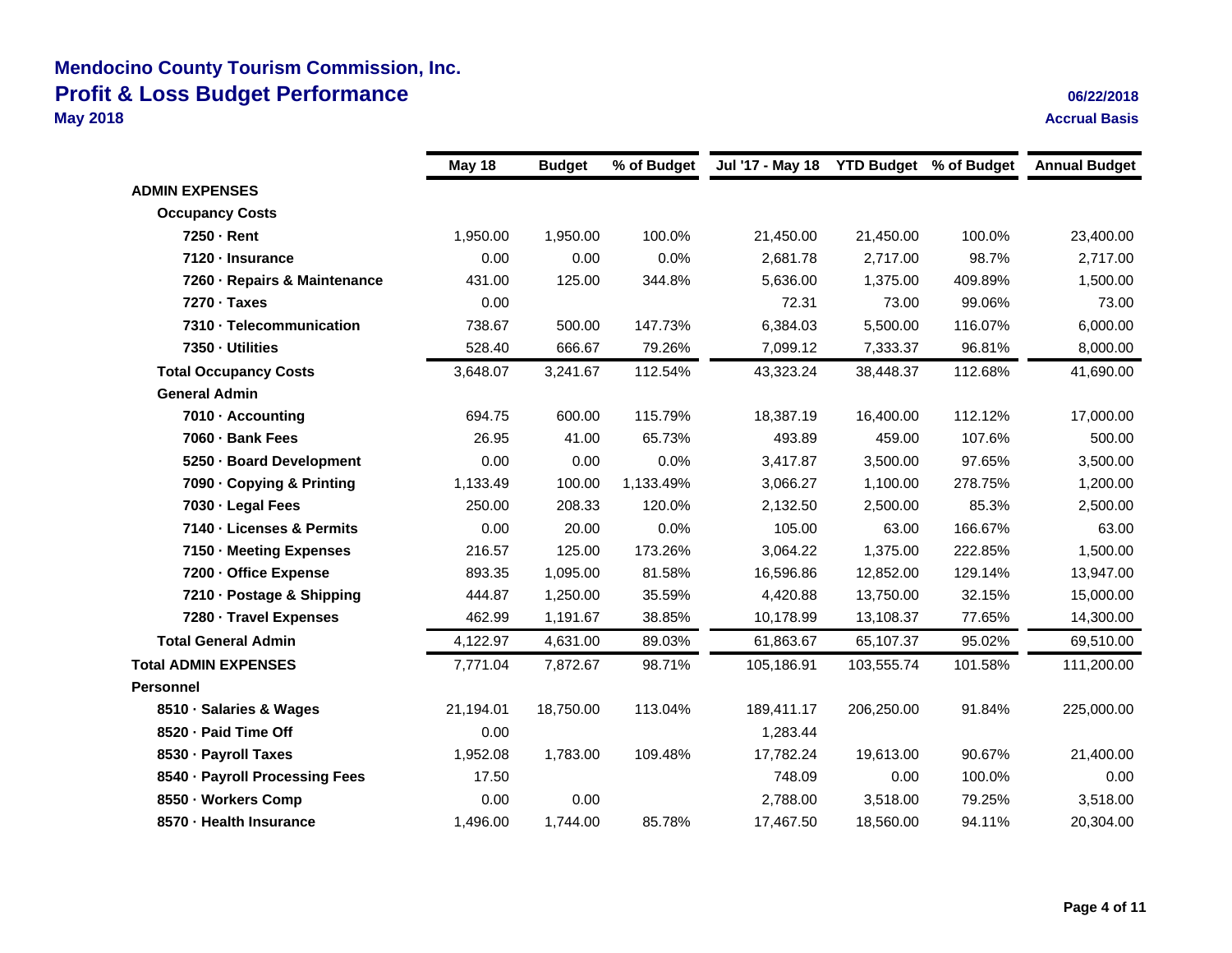### **Mendocino County Tourism Commission, Inc. Profit & Loss Budget Performance**<br>May 2018 **May 2018 Accrual Basis**

|  |  |  | 06/22/2018 |  |
|--|--|--|------------|--|
|--|--|--|------------|--|

|                                | May 18       | <b>Budget</b> | % of Budget     | Jul '17 - May 18 | <b>YTD Budget</b> | % of Budget | <b>Annual Budget</b> |
|--------------------------------|--------------|---------------|-----------------|------------------|-------------------|-------------|----------------------|
| 8580 - Other Employee Benefits | 0.00         | 0.00          | $0.0\%$         | 485.48           | 2.310.00          | 21.02%      | 3,078.00             |
| 8590 - Contract Work           | 0.00         | 220.00        | $0.0\%$         | 8.212.00         | 2,780.00          | 295.4%      | 3,000.00             |
| 7415 - Employee Recruitment    | 907.45       | 0.00          | 100.0%          | 1.534.35         | 1.125.00          | 136.39%     | 1,500.00             |
| <b>Total Personnel</b>         | 25,567.04    | 22,497.00     | 113.65%         | 239.712.27       | 254,156.00        | 94.32%      | 277,800.00           |
| <b>Total Expense</b>           | 187.064.97   | 111.659.00    | 167.53%         | 1.246.649.78     | 241,064.37,       | 100.45%     | 1,347,000.00         |
| <b>Net Ordinary Income</b>     | (76, 883.15) | 2,453.42      | $(3, 133.71\%)$ | 30,118.43        | (8,075.25)        | (372.97%)   | (30, 477, 00)        |
| Net Income                     | (76,883.15)  | 2,453.42      | $(3,133.71\%)$  | 30,118.43        | (8,075.25)        | (372.97%)   | (30, 477.00)         |
| <b>Budget Adjustment</b>       |              |               |                 |                  |                   |             |                      |
| <b>Previous Year Carryover</b> | 0.00         | 2.539.75      | 0.0%            | 0.00             | 27.937.25         | $0.0\%$     | 30.477.00            |
| <b>BALANCE</b>                 | (76,883.15)  | 4.993.17      | (1,539.77%)     | 30,118.43        | 19,862.00         | 151.64%     | 0.00                 |
|                                |              |               |                 |                  |                   |             |                      |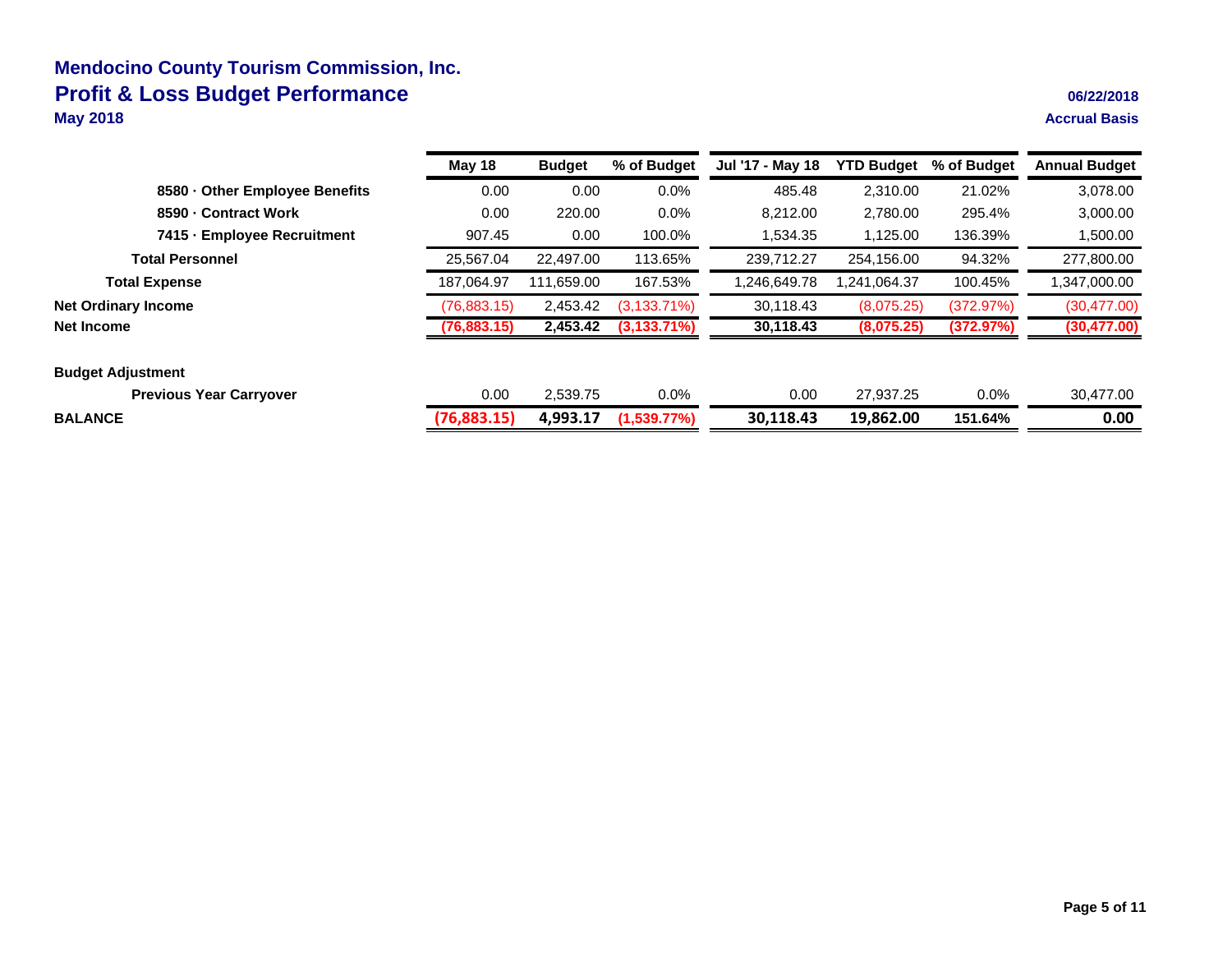# **Mendocino County Tourism Commission, Inc. Balance Sheet Prev Year Comparison 1989 1989 1989 1989 1989 1989 1989 1989 1989 1989 1989 1989 1989 1989 1989 1989 1989 1989 1989 1989 1989 1989 1989 1989 1989 1989 19 As of May 31, 2018 Accrual Basis**

|                                    | May 31, 18   | May 31, 17   | \$ Change     | % Change    |
|------------------------------------|--------------|--------------|---------------|-------------|
| <b>ASSETS</b>                      |              |              |               |             |
| <b>Current Assets</b>              |              |              |               |             |
| <b>Checking/Savings</b>            |              |              |               |             |
| 1015 - MLCU Checking               | 103,683.92   | 245,482.99   | (141, 799.07) | (57.76%)    |
| 1020 - MLCU Savings                | 132,275.14   | 130,443.09   | 1,832.05      | 1.4%        |
| 1030 - Cash drawer                 | 100.00       | 100.00       | 0.00          | $0.0\%$     |
| <b>Total Checking/Savings</b>      | 236,059.06   | 376,026.08   | (139, 967.02) | (37.22%)    |
| <b>Accounts Receivable</b>         |              |              |               |             |
| 1100 - Accounts Receivable         | 472,661.41   | 150,461.77   | 322,199.64    | 214.14%     |
| <b>Total Accounts Receivable</b>   | 472,661.41   | 150,461.77   | 322,199.64    | 214.14%     |
| <b>Other Current Assets</b>        |              |              |               |             |
| 1230 - Prepaid Expenses            | 8,884.14     | 12,453.64    | (3,569.50)    | (28.66%)    |
| 1250 - Refundable Deposits         | 2,350.00     | 2,350.00     | 0.00          | $0.0\%$     |
| <b>Total Other Current Assets</b>  | 11,234.14    | 14,803.64    | (3,569.50)    | $(24.11\%)$ |
| <b>Total Current Assets</b>        | 719,954.61   | 541,291.49   | 178,663.12    | 33.01%      |
| <b>Fixed Assets</b>                |              |              |               |             |
| 1510 - Furniture and Equipment     | 46,385.00    | 46,385.00    | 0.00          | 0.0%        |
| 1600 - Accumulated Depreciation    | (46, 385.00) | (46, 385.00) | 0.00          | 0.0%        |
| <b>Total Fixed Assets</b>          | 0.00         | 0.00         | 0.00          | $0.0\%$     |
| <b>Other Assets</b>                |              |              |               |             |
| 1700 - Website Development         | 70,000.00    | 70,000.00    | 0.00          | 0.0%        |
| 1750 - Accumulated Amortization    | (70,000.00)  | (70,000.00)  | 0.00          | 0.0%        |
| <b>Total Other Assets</b>          | 0.00         | 0.00         | 0.00          | 0.0%        |
| <b>TOTAL ASSETS</b>                | 719,954.61   | 541,291.49   | 178,663.12    | 33.01%      |
| <b>LIABILITIES &amp; EQUITY</b>    |              |              |               |             |
| <b>Liabilities</b>                 |              |              |               |             |
| <b>Current Liabilities</b>         |              |              |               |             |
| <b>Accounts Payable</b>            |              |              |               |             |
| 2000 - Accounts Payable            | 25,537.95    | 39,561.97    | (14,024.02)   | (35.45%)    |
| <b>Total Accounts Payable</b>      | 25,537.95    | 39,561.97    | (14,024.02)   | (35.45%)    |
| <b>Other Current Liabilities</b>   |              |              |               |             |
| <b>Payroll Liabilities</b>         |              |              |               |             |
| 2210 - Federal Payroll Tax Payable | 1,239.68     | (1, 377.28)  | 2,616.96      | 190.01%     |
| 2220 - State Payroll Tax Payable   | 293.62       | (333.87)     | 627.49        | 187.94%     |
| 2230 - SUI & ETT Payable           | 478.57       | 357.41       | 121.16        | 33.9%       |
| 2240 - FUTA Payable                | 50.37        | 37.62        | 12.75         | 33.89%      |
| 2270 - Accrued Payroll             | 8,650.17     | 7,652.99     | 997.18        | 13.03%      |
| 2275 - Accrued PTO                 | 440.48       | 459.22       | (18.74)       | $(4.08\%)$  |
| <b>Total Payroll Liabilities</b>   | 11,152.89    | 6,796.09     | 4,356.80      | 64.11%      |
| 2800 · Sales Tx Payable            | 69.60        | 173.21       | (103.61)      | (59.82%)    |
|                                    |              |              |               |             |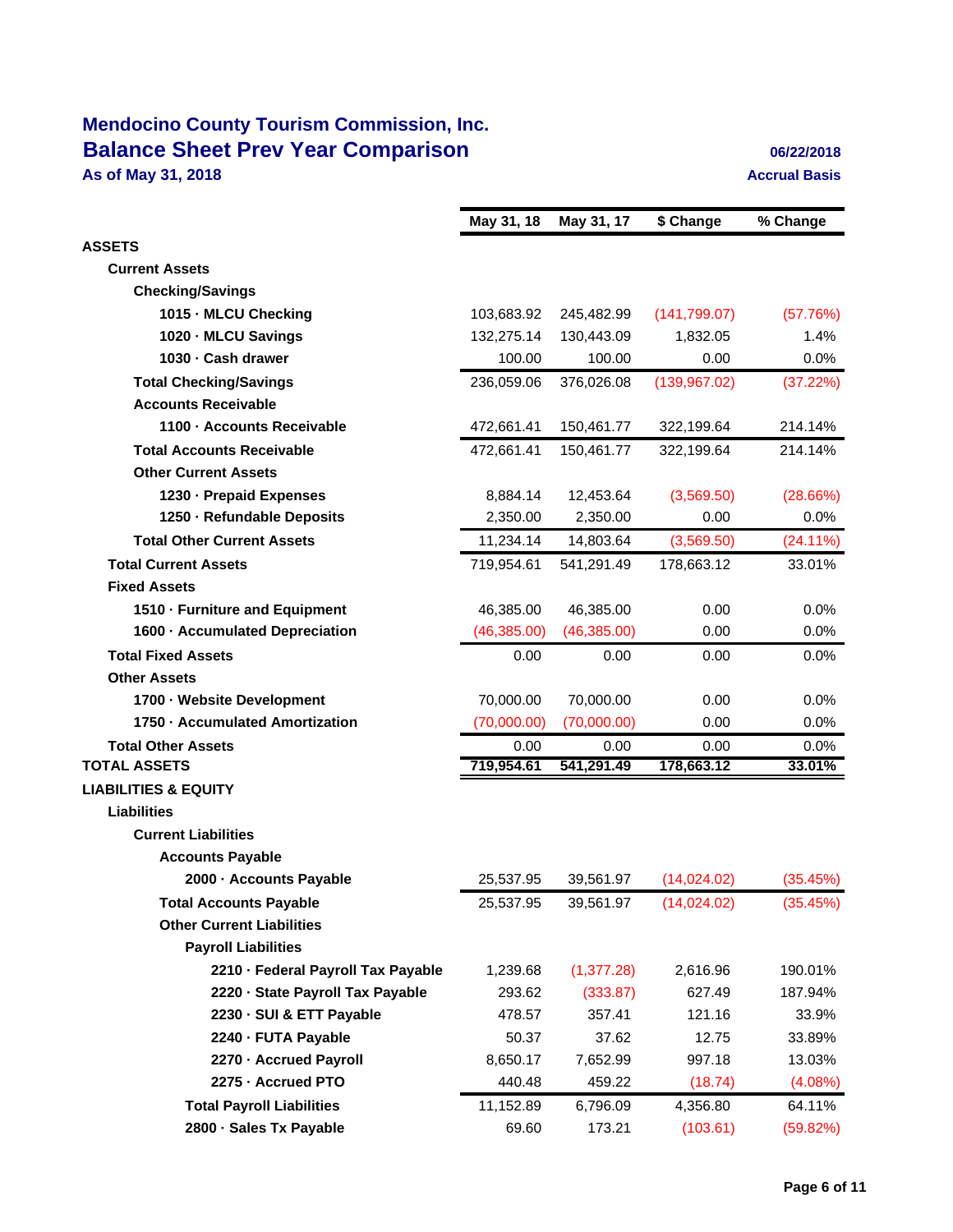# **Mendocino County Tourism Commission, Inc. Balance Sheet Prev Year Comparison 1989 1989 1989 1989 1989 1989 1989 1989 1989 1989 1989 1989 1989 1989 1989 1989 1989 1989 1989 1989 1989 1989 1989 1989 1989 1989 19 As of May 31, 2018 Accrual Basis**

|                                        | May 31, 18 | May 31, 17   | \$ Change  | % Change   |
|----------------------------------------|------------|--------------|------------|------------|
| <b>Total Other Current Liabilities</b> | 11,222.49  | 6,969.30     | 4,253.19   | 61.03%     |
| <b>Total Current Liabilities</b>       | 36,760.44  | 46,531.27    | (9,770.83) | $(21.0\%)$ |
| <b>Total Liabilities</b>               | 36.760.44  | 46,531.27    | (9,770.83) | $(21.0\%)$ |
| <b>Equity</b>                          |            |              |            |            |
| 3100 - Contingency-Restricted          | 132.044.00 | 130.344.00   | 1,700.00   | 1.3%       |
| 3900 - Unrestricted Net Assets (RE)    | 521,031.74 | 443,565.59   | 77,466.15  | 17.46%     |
| Net Income                             | 30,118.43  | (79, 149.37) | 109,267.80 | 138.05%    |
| <b>Total Equity</b>                    | 683,194.17 | 494,760.22   | 188,433.95 | 38.09%     |
| TOTAL LIABILITIES & EQUITY             | 719,954.61 | 541.291.49   | 178,663.12 | 33.01%     |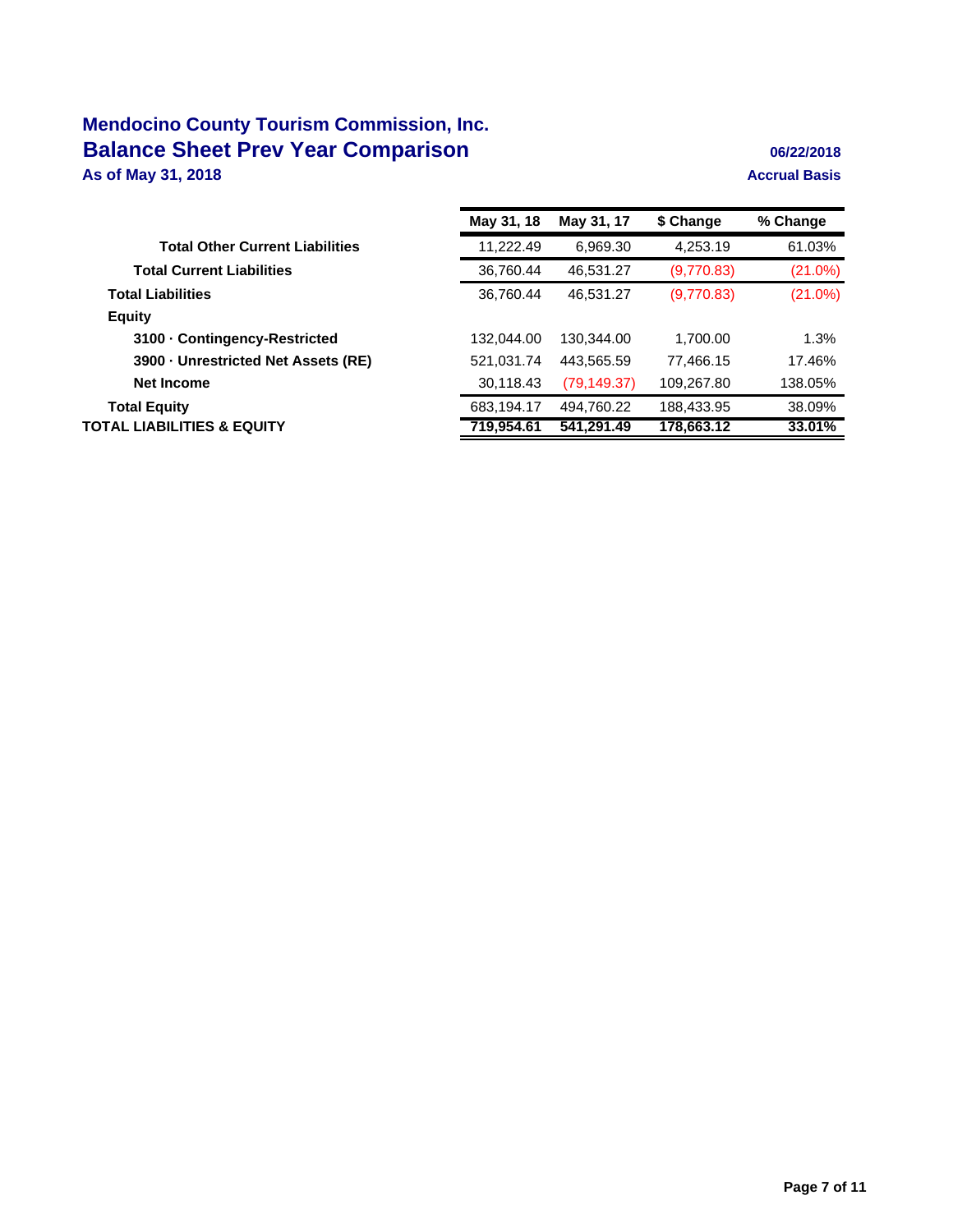# **Mendocino County Tourism Commission, Inc. Profit & Loss Prev Year Comparison 1989 12:2018 1999 12:2018 July 2017 through May 2018 Accrual Basis Accrual Basis Accrual Basis**

|                                           |              | Jul '17 - May 18 Jul '16 - May 17 | \$ Change    | % Change    |
|-------------------------------------------|--------------|-----------------------------------|--------------|-------------|
| <b>Ordinary Income/Expense</b>            |              |                                   |              |             |
| <b>Income</b>                             |              |                                   |              |             |
| 4020 - MCPA Matching Funds                | 0.00         | 9,000.00                          | (9,000.00)   | $(100.0\%)$ |
| 4030 - County BID                         | 812,642.49   | 733,333.37                        | 79,309.12    | 10.82%      |
| 4031 - County BID adjustments             | 56,795.43    | (29, 856.80)                      | 86,652.23    | 290.23%     |
| 4035 - County 50% Match                   | 399,234.00   | 366,666.63                        | 32,567.37    | 8.88%       |
| 4050 - NCTC Administration                | 0.00         | 4,500.00                          | (4,500.00)   | $(100.0\%)$ |
| <b>Other Income</b>                       | 8,096.29     | 22,544.80                         | (14, 448.51) | (64.09%)    |
| <b>Total Income</b>                       | 1,276,768.21 | 1,106,188.00                      | 170,580.21   | 15.42%      |
| <b>Gross Profit</b>                       | 1,276,768.21 | 1,106,188.00                      | 170,580.21   | 15.42%      |
| <b>Expense</b>                            |              |                                   |              |             |
| <b>MEDIA &amp; WEBSITE</b>                |              |                                   |              |             |
| <b>Advertising / Media</b>                |              |                                   |              |             |
| 5130 - Print & Online Advertising         | 282,344.06   | 264,225.42                        | 18,118.64    | 6.86%       |
| 5150 · Ad Development/Design              | 3,770.08     | 4,911.61                          | (1, 141.53)  | (23.24%)    |
| 5165 - AdverGame Development              | 0.00         | 12,000.00                         | (12,000.00)  | $(100.0\%)$ |
| 5170 - Photography                        | 607.58       | 0.00                              | 607.58       | 100.0%      |
| 5240 - Research & Development             | 0.00         | 37,970.54                         | (37, 970.54) | $(100.0\%)$ |
| 5110 · Video Development                  | 54,102.67    | 20,762.31                         | 33,340.36    | 160.58%     |
| 5015 - Marketing Contingency              | 0.00         | 10,890.09                         | (10,890.09)  | $(100.0\%)$ |
| <b>Total Advertising / Media</b>          | 340,824.39   | 350,759.97                        | (9,935.58)   | (2.83%)     |
| <b>Marketing / Public Relations</b>       |              |                                   |              |             |
| 5510 - Public Relations Contract          | 78,733.26    | 96,233.33                         | (17,500.07)  | (18.19%)    |
| 5520 - Marketing Agency Contract          | 91,663.00    | 100,000.00                        | (8,337.00)   | $(8.34\%)$  |
| 5650 - Marketing & Comm. Coordinato       | 55,000.00    | 55,000.00                         | 0.00         | 0.0%        |
| 5660 - Clipping Service                   | 6,325.28     | 0.00                              | 6,325.28     | 100.0%      |
| 5530 - In-Market PR Stunts                | 216.00       | 1,770.25                          | (1,554.25)   | (87.8%)     |
| 5560 - Media Events                       | 8,755.22     | 989.49                            | 7,765.73     | 784.82%     |
| 5610 - Travel -PR Related                 | 5,692.81     | 8,536.18                          | (2,843.37)   | $(33.31\%)$ |
| 5550 - Visiting Media FAM Expenses        | 9,803.62     | 10,985.84                         | (1, 182.22)  | (10.76%)    |
| <b>Total Marketing / Public Relations</b> | 256,189.19   | 273,515.09                        | (17, 325.90) | (6.34%)     |
| <b>Website Maint / Development</b>        |              |                                   |              |             |
| 5710 - Interactive Media Coordinator      | 27,500.00    | 21,885.00                         | 5,615.00     | 25.66%      |
| 5730 - Interactive Marketing              | 2,058.69     | 247.29                            | 1,811.40     | 732.5%      |
| 5750 - Development/ Maintenance           | 67,240.34    | 10,742.67                         | 56,497.67    | 525.92%     |
| <b>Total Website Maint / Development</b>  | 96,799.03    | 32,874.96                         | 63,924.07    | 194.45%     |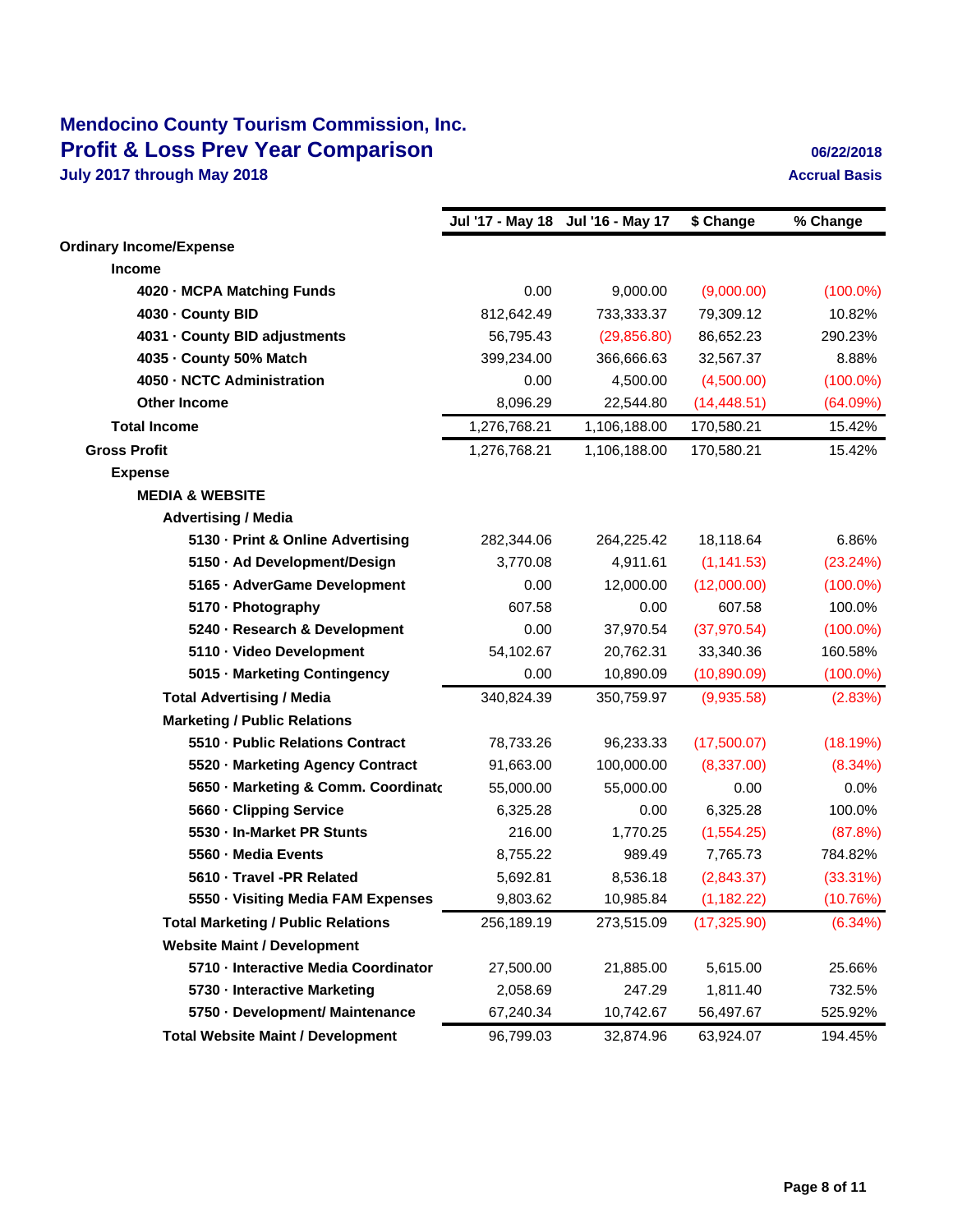# **Mendocino County Tourism Commission, Inc. Profit & Loss Prev Year Comparison 1989 12:2018 06/22/2018 July 2017 through May 2018 Accrual Basis Accrual Basis Accrual Basis**

|                                                   |            | \$ Change                         | % Change    |
|---------------------------------------------------|------------|-----------------------------------|-------------|
|                                                   |            |                                   |             |
| 41,666.60                                         | 0.00       | 41,666.60                         | 100.0%      |
| 5810 - Promotion Items, Booth Develo<br>21,663.00 | 3.928.08   | 17.734.92                         | 451.49%     |
| 16,517.48                                         | 13,122.09  | 3,395.39                          | 25.88%      |
| 0.00                                              | 5,138.55   | (5, 138.55)                       | $(100.0\%)$ |
| 1,910.08                                          | 983.94     | 926.14                            | 94.13%      |
| 2,005.57                                          | 3,511.10   | (1,505.53)                        | (42.88%)    |
| 9,541.25                                          | 9,682.73   | (141.48)                          | (1.46%)     |
| 292.46                                            | 807.64     | (515.18)                          | (63.79%)    |
| 93,596.44                                         | 37,174.13  | 56,422.31                         | 151.78%     |
| 787,409.05                                        | 694,324.15 | 93,084.90                         | 13.41%      |
|                                                   |            |                                   |             |
|                                                   |            |                                   |             |
| 39,434.41                                         | 12,420.09  | 27,014.32                         | 217.51%     |
| 0.00                                              | 20,116.90  | (20, 116.90)                      | $(100.0\%)$ |
| 0.00                                              | 16,933.94  | (16,933.94)                       | $(100.0\%)$ |
| 49,275.00                                         | 24,464.03  | 24,810.97                         | 101.42%     |
| 265.71                                            | (2,013.63) | 2,279.34                          | 113.2%      |
| 0.00                                              | 6,145.00   | (6, 145.00)                       | $(100.0\%)$ |
| 895.00                                            | 960.93     | (65.93)                           | (6.86%)     |
| 89,870.12                                         | 79,027.26  | 10,842.86                         | 13.72%      |
|                                                   |            |                                   |             |
| 2,780.44                                          | 6,120.63   | (3,340.19)                        | (54.57%)    |
| 2,504.71                                          | 1,218.27   | 1,286.44                          | 105.6%      |
| 9,186.28                                          | 6,553.48   | 2,632.80                          | 40.17%      |
| 10,000.00                                         | 5,000.00   | 5,000.00                          | 100.0%      |
| 24,471.43                                         | 18,892.38  | 5,579.05                          | 29.53%      |
| 114,341.55                                        | 97,919.64  | 16,421.91                         | 16.77%      |
|                                                   |            | Jul '17 - May 18 Jul '16 - May 17 |             |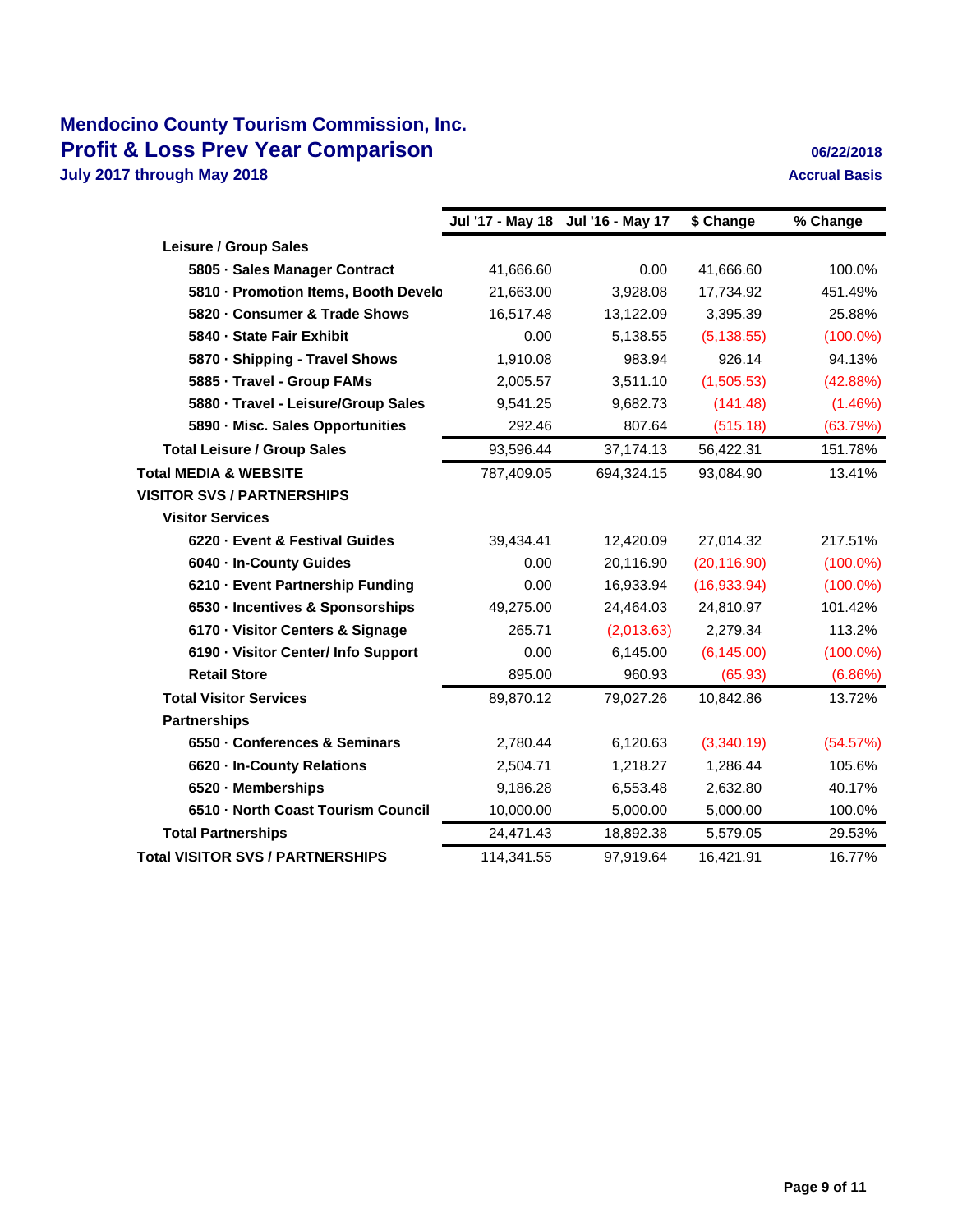# **Mendocino County Tourism Commission, Inc. Profit & Loss Prev Year Comparison 1989 12:2018 06/22/2018 July 2017 through May 2018 Accrual Basis Accrual Basis Accrual Basis**

|                                |              | Jul '17 - May 18 Jul '16 - May 17 | \$ Change    | % Change    |
|--------------------------------|--------------|-----------------------------------|--------------|-------------|
| <b>ADMIN EXPENSES</b>          |              |                                   |              |             |
| <b>Occupancy Costs</b>         |              |                                   |              |             |
| 7250 - Rent                    | 21,450.00    | 20,350.00                         | 1,100.00     | 5.41%       |
| 7120 - Insurance               | 2,681.78     | 1,680.08                          | 1,001.70     | 59.62%      |
| 7260 - Repairs & Maintenance   | 5,636.00     | 2,526.60                          | 3,109.40     | 123.07%     |
| 7270 - Taxes                   | 72.31        | 72.25                             | 0.06         | 0.08%       |
| 7310 - Telecommunication       | 6,384.03     | 7,636.67                          | (1,252.64)   | $(16.4\%)$  |
| 7350 - Utilities               | 7,099.12     | 7,493.33                          | (394.21)     | (5.26%)     |
| <b>Total Occupancy Costs</b>   | 43,323.24    | 39,758.93                         | 3,564.31     | 8.97%       |
| <b>General Admin</b>           |              |                                   |              |             |
| 7010 - Accounting              | 18,387.19    | 17,580.75                         | 806.44       | 4.59%       |
| 7060 · Bank Fees               | 493.89       | 242.56                            | 251.33       | 103.62%     |
| 5250 - Board Development       | 3,417.87     | 466.11                            | 2,951.76     | 633.28%     |
| 7090 - Copying & Printing      | 3,066.27     | 3,299.46                          | (233.19)     | (7.07%)     |
| 7030 - Legal Fees              | 2,132.50     | 4,217.50                          | (2,085.00)   | $(49.44\%)$ |
| 7140 - Licenses & Permits      | 105.00       | 82.00                             | 23.00        | 28.05%      |
| 7150 - Meeting Expenses        | 3,064.22     | 4,407.19                          | (1,342.97)   | (30.47%)    |
| 7200 - Office Expense          | 16,596.86    | 11,640.02                         | 4,956.84     | 42.58%      |
| 7210 - Postage & Shipping      | 4,420.88     | 20,483.08                         | (16,062.20)  | (78.42%)    |
| 7280 - Travel Expenses         | 10,178.99    | 8,882.98                          | 1,296.01     | 14.59%      |
| <b>Total General Admin</b>     | 61,863.67    | 71,301.65                         | (9,437.98)   | (13.24%)    |
| <b>Total ADMIN EXPENSES</b>    | 105,186.91   | 111,060.58                        | (5,873.67)   | (5.29%)     |
| <b>Personnel</b>               |              |                                   |              |             |
| 8510 · Salaries & Wages        | 189,411.17   | 188,995.14                        | 416.03       | 0.22%       |
| 8520 - Paid Time Off           | 1,283.44     | 5,251.37                          | (3,967.93)   | (75.56%)    |
| 8530 - Payroll Taxes           | 17,782.24    | 23,098.24                         | (5,316.00)   | (23.02%)    |
| 8540 · Payroll Processing Fees | 748.09       | 703.25                            | 44.84        | 6.38%       |
| 8550 · Workers Comp            | 2,788.00     | 1,998.00                          | 790.00       | 39.54%      |
| 8570 - Health Insurance        | 17,467.50    | 16,588.20                         | 879.30       | 5.3%        |
| 8580 - Other Employee Benefits | 485.48       | 0.00                              | 485.48       | 100.0%      |
| 8590 - Contract Work           | 8,212.00     | 23,010.00                         | (14,798.00)  | (64.31%)    |
| 8615 - Employee Recruitment    | 1,534.35     | 22,388.80                         | (20, 854.45) | (93.15%)    |
| <b>Total Personnel</b>         | 239,712.27   | 282,033.00                        | (42, 320.73) | (15.01%)    |
| <b>Total Expense</b>           | 1,246,649.78 | 1,185,337.37                      | 61,312.41    | 5.17%       |
| <b>Net Ordinary Income</b>     | 30,118.43    | (79, 149.37)                      | 109,267.80   | 138.05%     |
| Net Income                     | 30,118.43    | (79, 149.37)                      | 109,267.80   | 138.05%     |